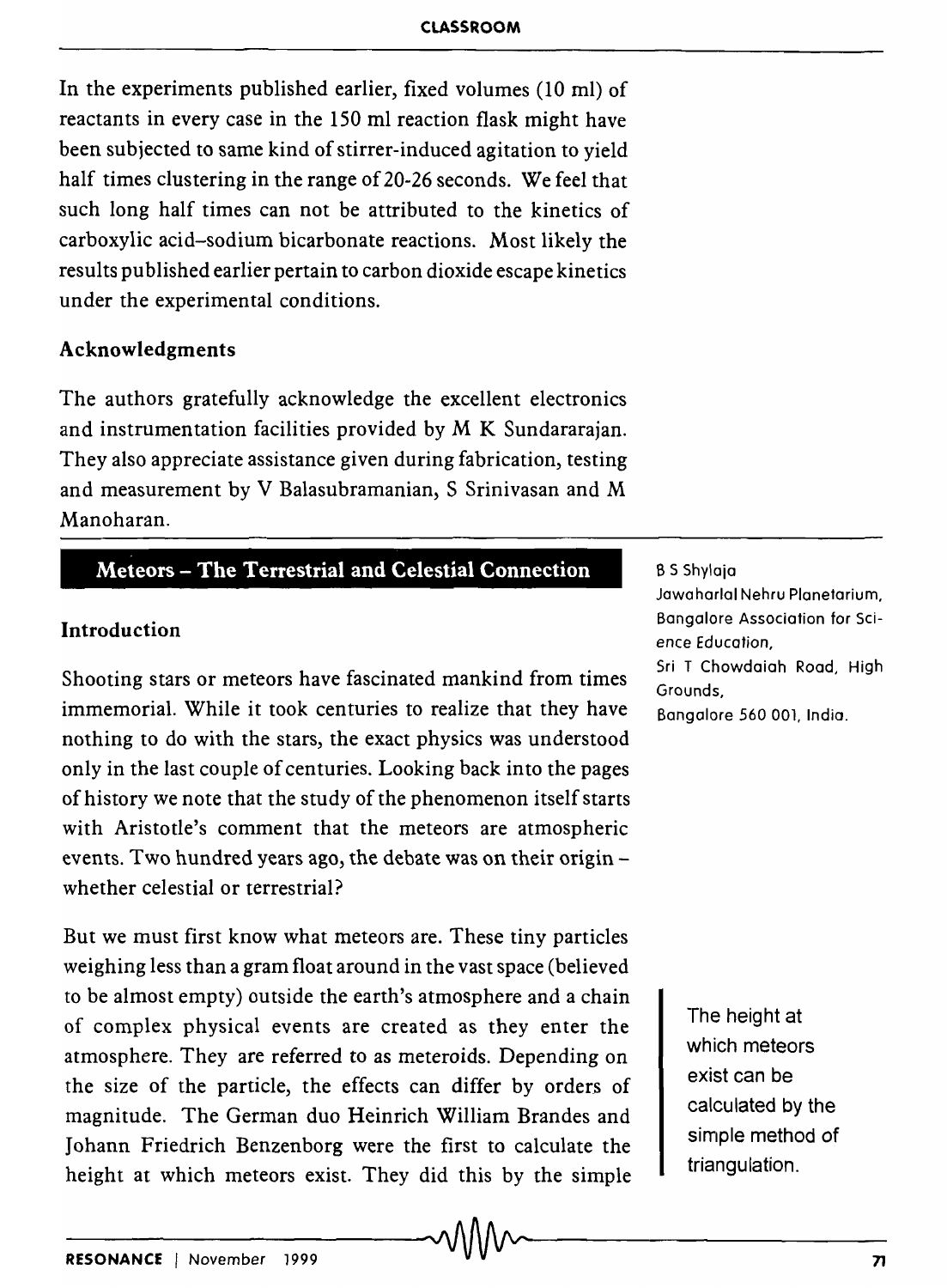

Figure 1. The method of triangulation. Observers at A and B will measure the angles PAB and PBA. The triangle can be reconstructed to get the altitude of an object at P.

For example an aircraft flying high will appear overhead for one person while for another, placed a few kms. away, it may be in a different direction, which is decided by the separation as well as the height of the aircraft .

Figure 2. There are more meteors at dawn than at dusk. The rotation of the earth carries the meteor towards dawn. Bright half represents the 'day' and dark half the 'night'. The earth moves in the direction of the arrow.

method of triangulation. They chose a small baseline of about 15 kms to estimate the parallax, which is the angular separation of the meteor track with respect to the stellar background  $l$ . The result obtained from such measurements by the German scientists for meteors was an astonishing small height of a mere 100 kms. This places them within the earth's atmosphere *(Figure 1).*  But the most important question pertained to the cause of the phenomenon itself.

# The Terrestrial Connection

A systematic observation of meteors by the early risers reveals certain characteristics pertaining to the phenomenon of meteors.

1. There are more meteors at dawn than at dusk. *(Figure 2).* 

2. Occasionally, there is a tremendous increase in the number of meteors.

3. All meteors are not alike. Some are bright, some are faint.

4. Some vanish without trace while others may leave a trail which slowly disintegrates over a time of 10 to 12 seconds.

The word meteorite by definition refers to a stone like body that reaches the earth. The word 'meteor' itself means the phenomenon of burning up of the meteorite. The meteoric particles are known to approach the earth with speeds as high as 70 to 80 kms/second. The *immediate* effect of the plunge of the particles into the atmosphere is a drastic reduction in their speeds. The

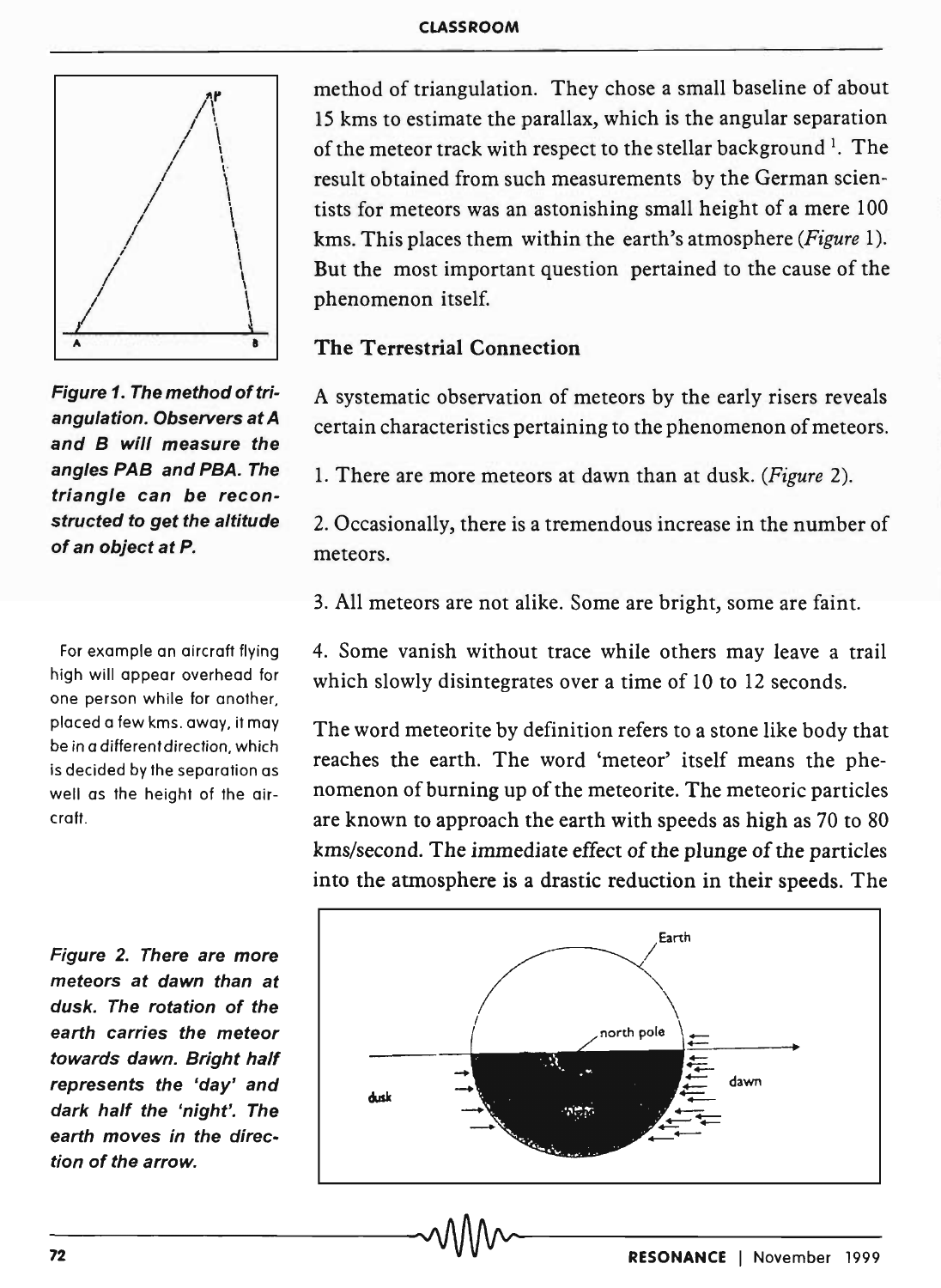atmospheric particles get adsorbed (attached, in a simple sense) on to the surface of the meteoric particle. The deceleration experienced will be decided by the drag coefficient<sup>2</sup>, area of the meteoroid exposed to the air flow, the density of air and the velocity of the meteoroid itself. The rate of momentum lost by the particle of mass *m* may be mathematically written down as

 $mdv/dt = - \Gamma S \rho v^2$ ,

where  $\Gamma$  is the drag coefficient, m the mass of the particle, S the midsectional area and *v* the velocity. The effect of adsorption is just not the deceleration. Each adsorbed particle kicks out hundreds of molecules of the meteorite. This process is known as *ablation.* 

Thus part of the energy of impact is used in evaporating a mass dm of the meteorite. The exact amount is decided by the latent heat of vaporization and the heat transfer coefficient. It is proportional to the kinetic energy. Mathematically,

 $dm/dt = -\Lambda S\rho v^3/2Q$ ,

where  $\Lambda$  is the heat transfer coefficient,  $\overline{O}$  the latent heat of vaporization, *dm/dt* the rate of ablation. According to the estimates ofG H Walker, a large fraction of the impact goes into heating the meteorite. Thus the slow meteors use 0.01 % of their energy for heating while the fast ones use as much as 0.1%.

The atoms of the air are ionized by the swift passage of the meteor. Thus electrons are also created along the trail. There is an eventual recombination between the ion and the electron resulting in the emission of a specified quantum of radiation well known to spectroscopists. This can lead to bright yellow or green or even orange trails. Thus light associated with the meteor is due to the process of recombination in the ionized atoms. Quite obviously the radiation intensity and the electron density are decided by the vaporization rate. This idea forms the basis of the fundamental equations of the physics of meteors. Radiation intensity is proportional to the rate of evaporating RESONANCE | November 1999 . v V V V V V 73

2A constant decided by the density and other properties of air molecules at that height.

> Light associated with the meteor is due to the process of recombination in the ionized atoms.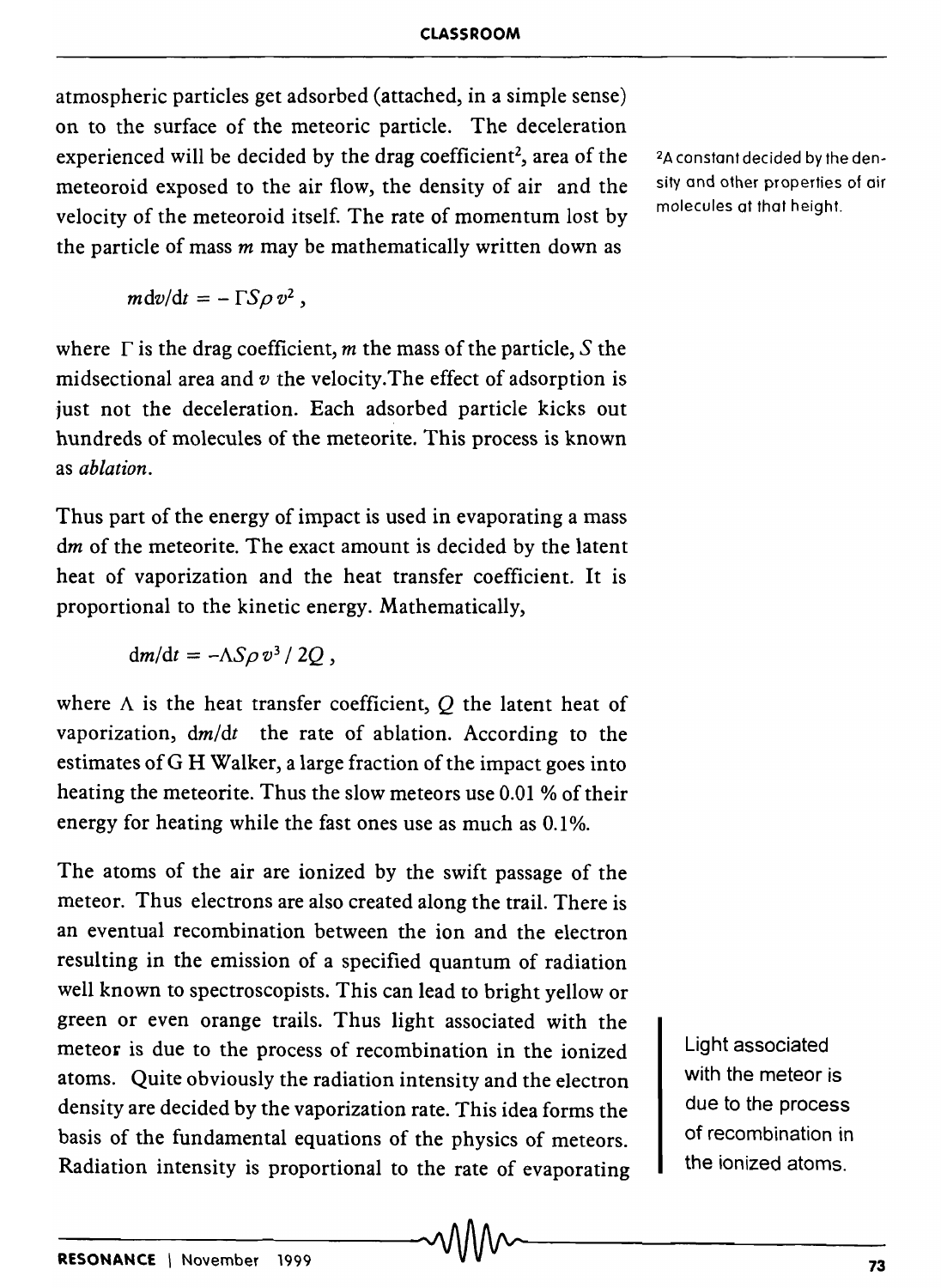The spectrum of light that is finally emitted depends on various processes like evaporation, excitation, ionization and the intrinsic properties of the meteor material.

mass  $dm/dt$ , the velocity and the coefficient of radiative efficiency  $\tau$ 

$$
I = \tau \left( -\frac{dm}{dt} \right) v^2 / 2.
$$

The spectrum of light that is finally emitted depends on various processes like evaporation, excitation, ionization and the intrinsic properties of the meteor material. The net effect of all these is to completely use collision energy in deceleration, evaporation, etc. This results in a complete destruction of the intruder by ablation.

An analysis of the above processes can throw light on the origin of meteorite itself. Many laboratory experiments were conducted to identify the various constants that are involved in the above equations. Allen and Baldwin tried to understand the process of ablation by working on the various rock and meteorite samples. Their photograph of the ablation in these substances resembles the actual photograph of the process taken recently by balloon borne measurements, testifying their methodology. A paper in the *Astrophysical Journal* of 1953, by Thomas and White gives the theoretical aspects.

The spectra serve an important purpose in identifying the constituents of meteors. Long ago, Alexander Herschel attempted to see the spectra by attaching a prism to the binoculars. Subsequently the same method was employed by several others to identify the atoms and molecules that participate in this colourful event. Since the tiny particles approach the earth from all directions it is impossible to catch them on a photograph; so, the recording of the spectrum is still far from being practical.

The pioneering work on a systematic study of the spectra of meteors was taken up by Halliday in the sixties. In a series of papers in the *Astrophysical Journal,* the detailed analyses have been reported. The spectra show a very strong line at 557 nanometers corresponding to oxygen. This is represented as [OI] and called the forbidden line of oxygen. The lines corresponding to the negatively charged nitrogen molecule are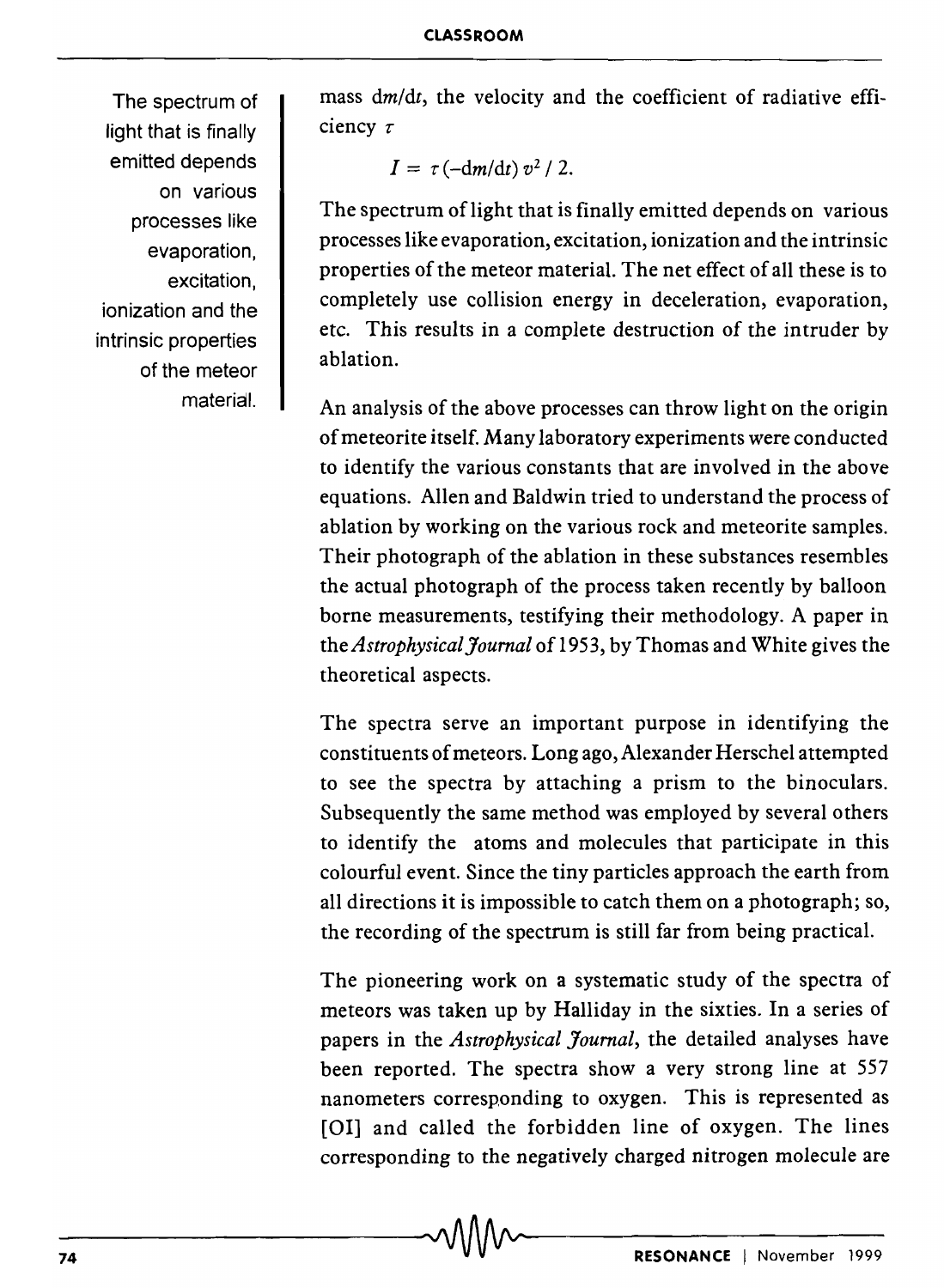also seen. But what are forbidden lines? The spectral lines arise from transitions of electrons from higher energy to lower energy levels. These have certain probabilities, which are decided by the quantum mechanical selection rules. Forbidden lines are the least probable and therefore cannot be seen in a laboratory spectrum. Before the transition takes place, the collisions between the atoms change the energy configuration.

There is a connection between meteors and showers.

## **The Celestial Connection**

The phenomenon of meteoric showers was made known to the scientific community by a pair of natural scientists, Alexander Von Humboldt of Germany and Aime Bonplande of France, from the wilds of South America. They counted thousands of meteors within about two hours. That the natives were aware of this 'show' on that particular day of the year added to their surprise. That was not all  $-$  they even knew that once in every 33 years it was a real big show.

Soon a systematic documentation of the meteor activity began. These astronomers were rewarded with as many as 200,000 meteors in about 6-7 hours in the year 1833. Dennison Olmstead studied the showers and found that the meteors appeared to originate from a fixed point in the sky. This point, called the *radiant (Figure* 3), rises in the east and moves like any other celestial body. It reaches the zenith by about day break. The position of the radiant was specified by the associated constellation. Thus there were Leonids, Aquarids, Orionids. All these were seen by the Belgian astronomer Adolphe Quetelet in 1839. Schiaparelli, of the 'Canals on Mars' fame, and Angelo Secchi precisely identified the radiant as a point located in the orbit of a comet. This point happens to be the node, the point of intersection of the orbit of a comet with the ecliptic, that is the earth's orbital plane. Thus there is a connection between meteors and showers. For example the Perseid meteor showers with the peak on August 12th were associated with the great comet Swift-Tuttle of 1862. The same argument can be extended to other showers. The Orionids and Aquarids are associated with comet <br> **AA**<br> **RESONANCE** I November 1999 -v 75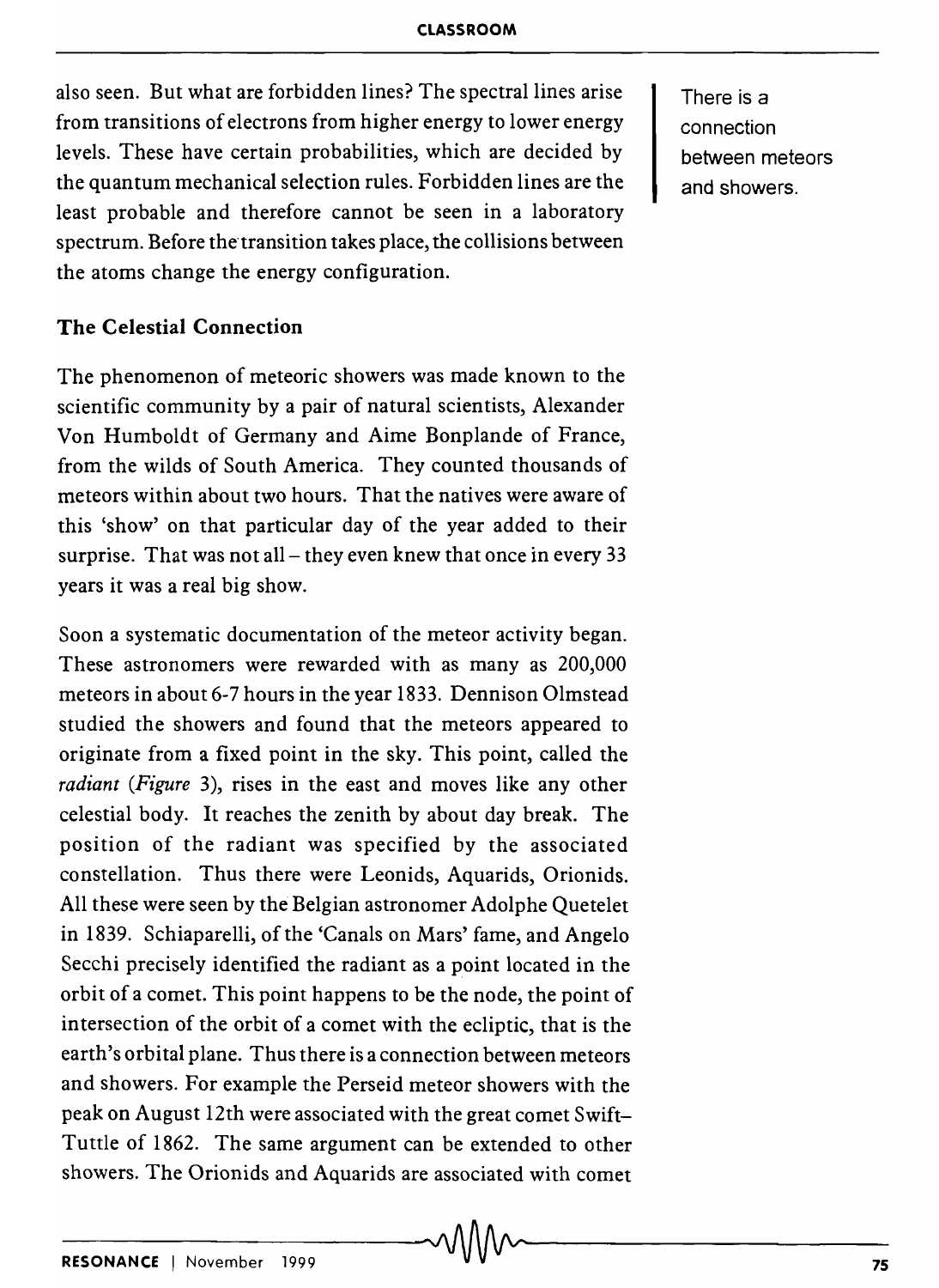### CLASSROOM



Figure 3. The radiant is a point in the sky. Just as the parallel railway tracks appear to diverge near the observer, the meteors from a single point appear spread all over the sky. By joining the apparent tracks one may identify the position of the radiant.

Halley. Leonids association with the comet Temple-Tuttle, gained importance after its visit in 1866. A comet of a very short period of about six years provided an opportunity to strengthen the tie between the comets and the showers. This was studied by Biela, whose name got associated with it. Its passage in 1846 was noticed with great interest because it split into two. The comet pair returned after six years and subsequently both pieces were lost. However, on the expected date of encounter with the node, there was a 'shower' of meteors.

·It has now been established that the comets are 'dirty snow balls' with much of their mass in the form of particles in the tail. The complex

molecules like cyanogen, carbon dioxide and water, which are frozen on their surface, evaporate as the comet approaches the sun. These form the tail of the comet and eventually are lost from the comet. They spread along the comet's orbit and on every encounter with the earth we get showers.

Owing to the fact that the orbits of comets have high inclinations to the ecliptic, the earth may chance upon both the ascending and descending nodes of the orbit. Thus Comet Halley accounts for two showers in a year once in May and again in October *(Figure* 4). The passage of the earth close to the radiant just after

Figure 4. The nodes of the orbit of comet Halley. Earth approaches them twice in a year creating Eta Aquarids in May and Orionids in October. Continuous curve is the earth's orbit and the mottled region the dust left in the comets orbit.

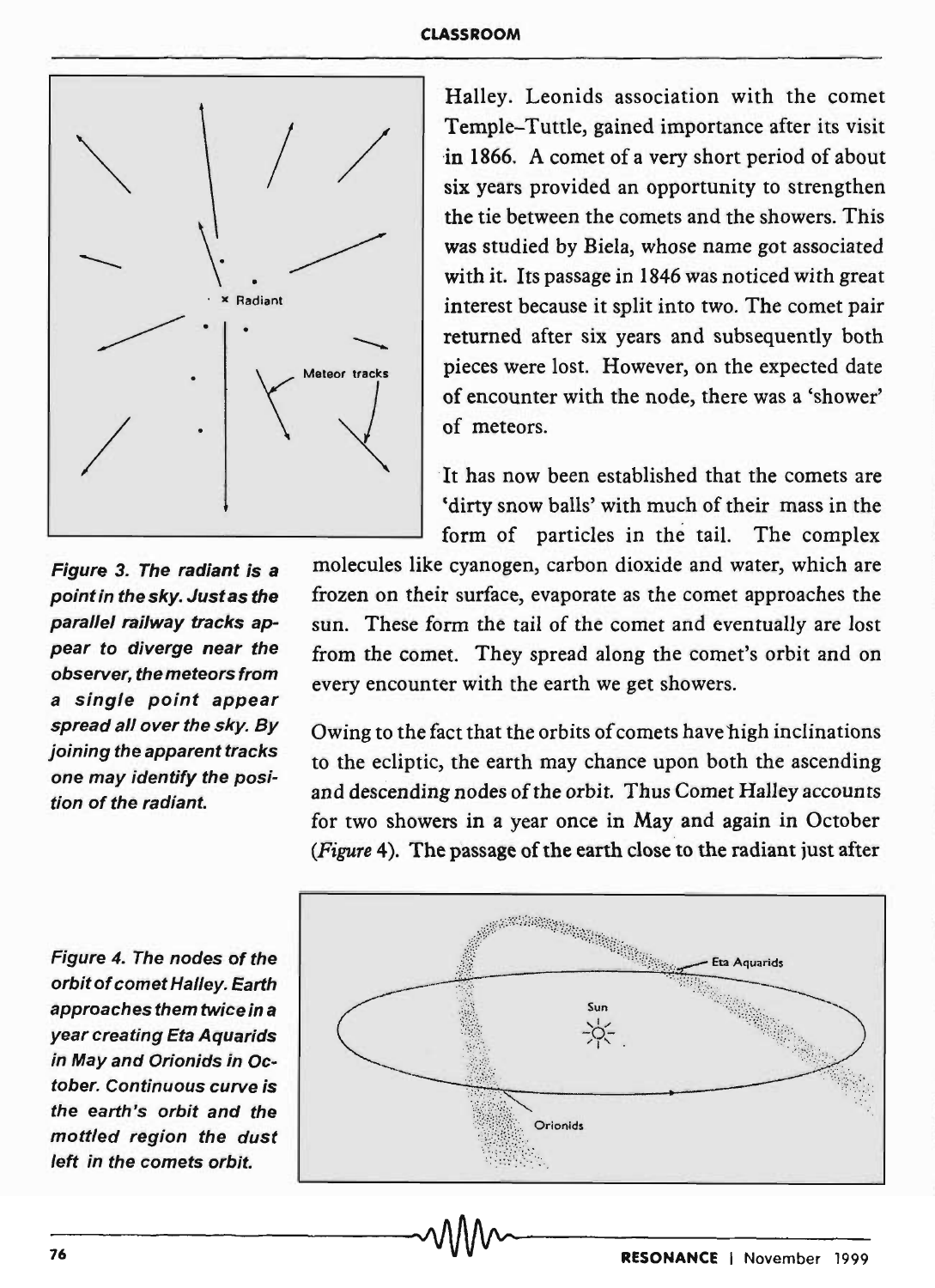

Figure 5. The reflection of radio waves by meteor trail is caused by the temporary ionization of the air molecules.

the perihelion passage of the comet would produce a storm of meteors since the stock would have been just then replenished. The comet Temple-Tuttle visited the sun in 1997 - hence the excitement about the Leonids.

# Radio Observations

The ionization of the air molecules for a short duration can reflect the radio waves as effectively as the ionosphere. *(Figure 5)*  Thus certain radio frequencies are specially reflected by the trail. A simple calculation involves the knowledge of the electrons that are available in the trail. This reflection of radio waves is within the frequency reception of certain FM stations and HAM (amateur) radio operators. Thus they can 'hear' the meteor. It produces a characteristic ping for a brief period.

The duration over which a trail can echo the radio signals is decided by various parameters like electron density, the rates of diffusion of the trail, radius of the trail as it expands and so on. The effect is noticeable in the range 4 to 10 meters of wavelength. They are classified as overdense, transitional and underdense trails. If the electron density is less than  $2.4 \times 10^{12}$  electrons/cm, the radio waves can penetrate the trail. These are the underdense trails. The interesting part is that the observability hits a peak at some intermediate value of the velocities of the meteors. This value ranges from about 30 to 50 km/s. For lower velocities the ionization is not strong enough, while for higher velocities the trail radius drastically reduces. A detailed mathematical analysis of these situations has been provided by Bronshten. This method can be used to establish the peak activity of the shower even during the day time and in the cloudy skies as well. There is an

FM stations and HAM (amateur) radio operators can 'hear' the meteor. It produces a characteristic ping for a brief period.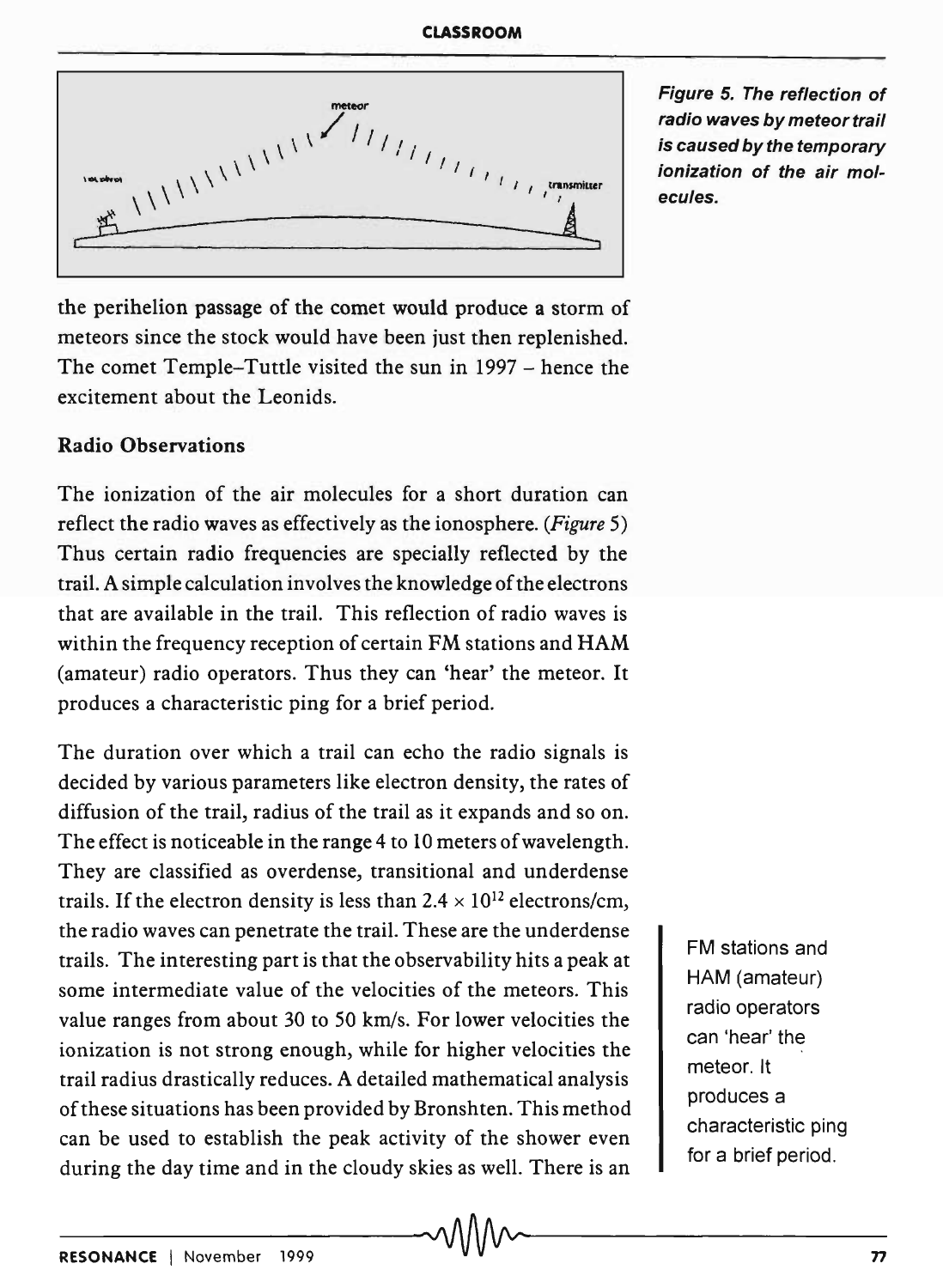Figure 6. The radio meteors record the peak of shower. (reproduced from Jenniskens, http://wwwspace.arc.nasa.gov/~leonid /GlobalMSNet.html)



arrangement to keep the transmitters on, round the clock, so that the timing of the signals and their strengths can be monitored *(Figure 6).* 

# Visual Observations

Inspite of all the sophistication in the study of other celestial phenomena, the best study of meteors is possible only with the naked eyes. A long exposure on a film can only be the next best. This demands absolutely no extraneous light interference, not even from the moon. The star trails and the random meteor trails get recorded and the film can be later on used to establish the radiant. The gradual shift in the position of the radiant can be in terpreted in terms of the dynamics of the cometary particles. A camera with a rotating gate in front of the shutter can be used to measure the speed of the meteor. The meteor leaves behind a trail of dashed lines, the interval corresponding to the rotating speed of the gate. A fisheye lens can be mounted on a camera and the shutter may be kept open for very long duration. However, this photograph cannot be used for making precise measurements. The microbiologist Neil Bone has devised a six camera arrangement to get a maximum sky coverage. Stefan Evans has further modified it into an automatic system with a rotating gate common to all the six cameras.

Finally, a word about the timings of the shower due to occur next month *(Box* 1). The calculations here involve unseen particles. Moreover, their distribution is not very well known. The particles may be concentrated at one point, which need not be at the node. Therefore the calculations which are carried out with certain assumptions lead to different timings of the event.

The best study of meteors is possible only with the naked eyes.